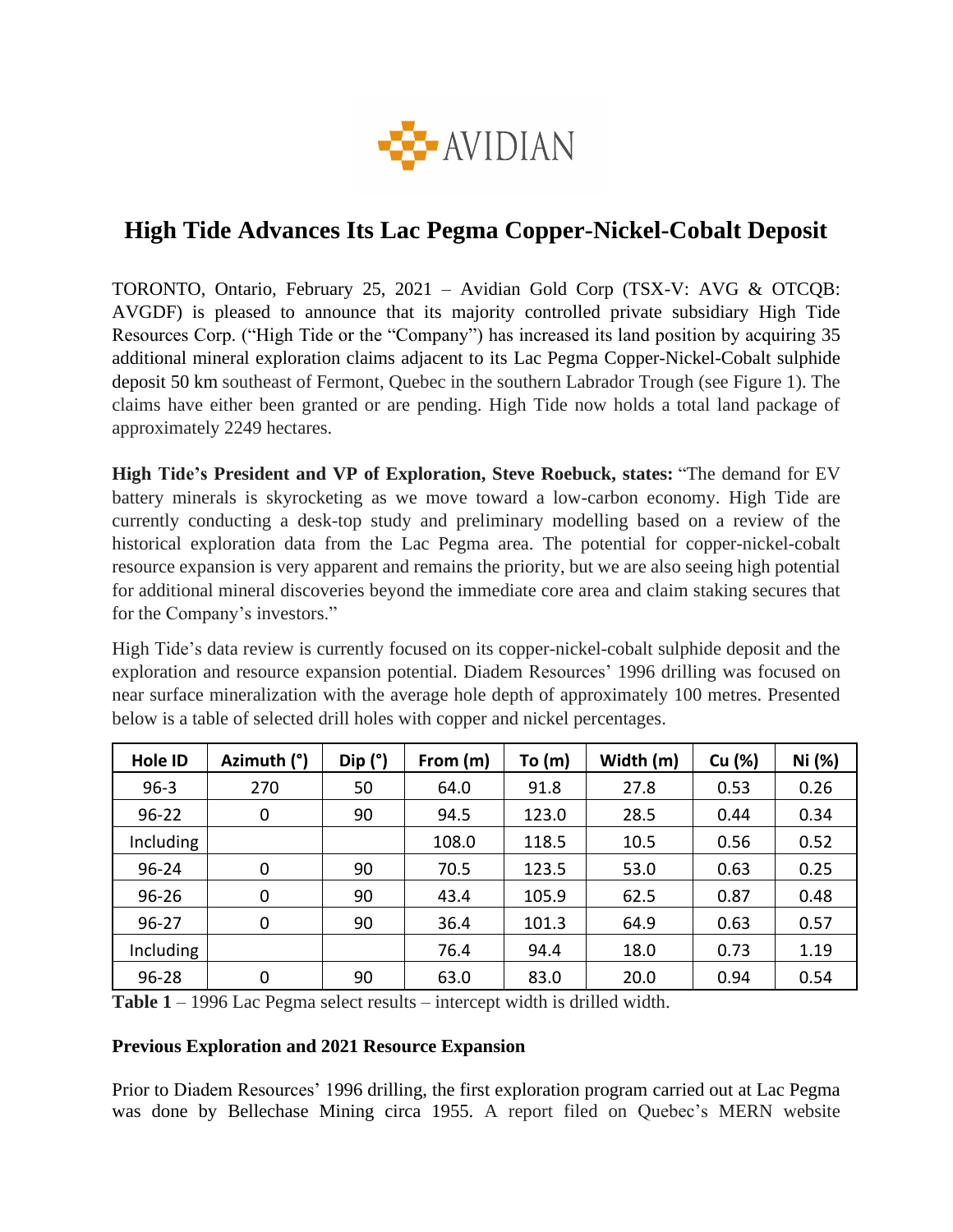(GM03714B) provides details of a program that consisted of mapping, sampling and scout drilling using a man-portable back-pack drill.

Twenty-seven holes were drilled to average depth of 70 feet (33 metres) due to reported poor ground conditions and drill limitations. Results were encouraging with Hole 11 reporting 11 metres of 0.49% Cu and 0.30% Ni from 3 metres downhole. Despite the geology being logged as favourable gabbroic sills, dipping moderate to steeply east, most of the holes were not sampled. The logs noted consistent sulphide mineralization including pyrrhotite, chalcopyrite and pentlandite with sulphide percentages ranging from 1 % to 20% over multi-metre intervals while several holes were terminated in highly mineralized zones. No assays were completed for cobalt, platinum or palladium.

The focus of the 1955 Bellechase program was 250 metres to the southwest of the current coppernickel-sulphide deposit creating a number of high-priority exploration targets for potential resource expansion drilling in 2021. Prior to drilling, a drone-magnetic geophysical survey will be conducted to further refine targets – see Figure 2.



**Figure 2** – Plan map showing location of 1996 and 1955 drill holes and potential resource expansion toward the southwest

### **Project Geology**

The orthomagmatic sulphide deposit at the Lac Pegma property is hosted within a gabbro to gabbro-ultramafic sill, intruded along the contacts of the Katsao Formation of Mesoproterozoic age. Based on drilling to date, the deposit presents as disseminated to net-textured, with local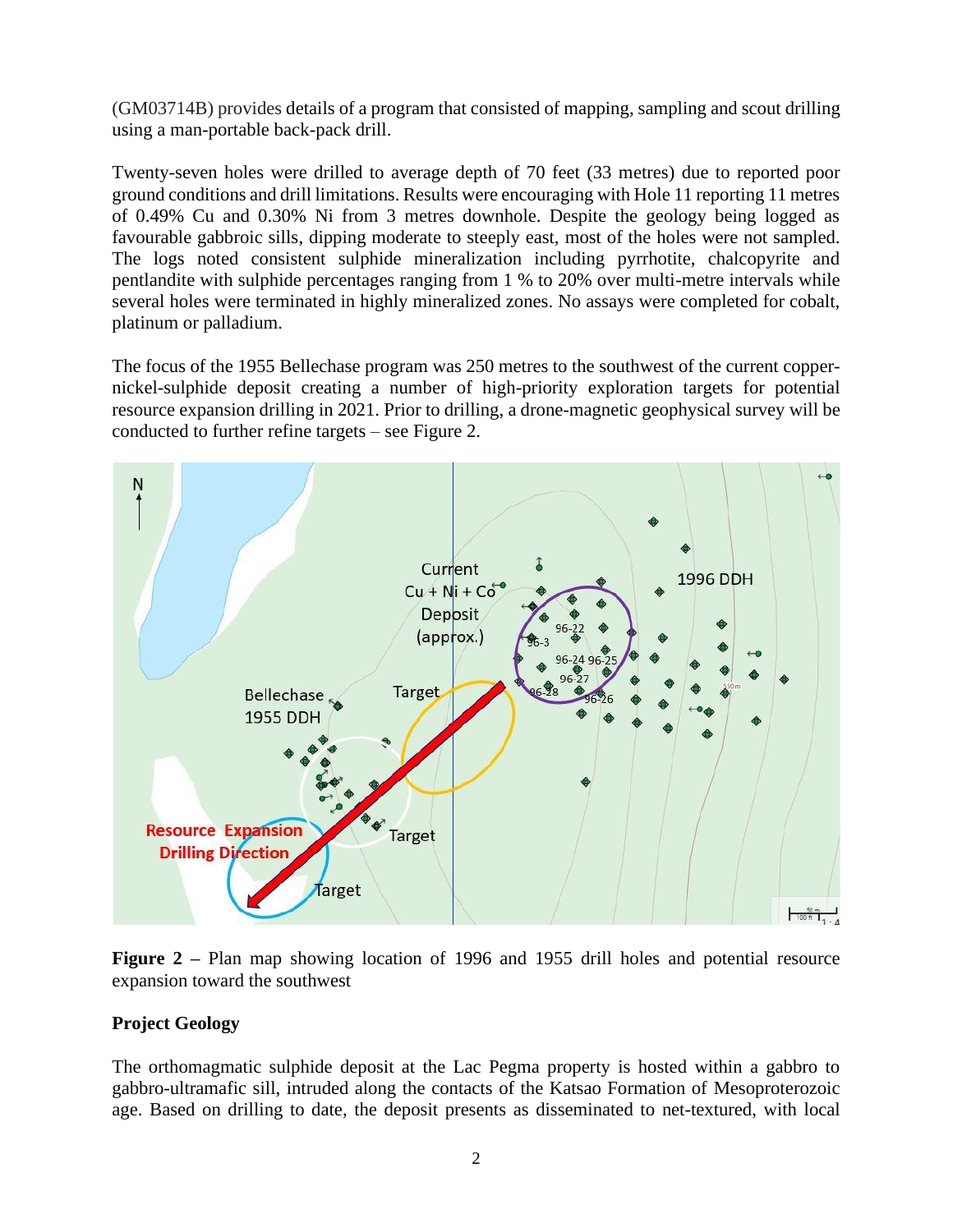massive copper, iron and nickel sulphides. Greater accumulations of sulphide content and grades are associated with the basal portion of the intrusion.

These rocks are the equivalent of the Knob Lake District extension south from Labrador, NL. The bedrock geology at the prospect area consists of metamorphosed allochthonous sediments and volcanics that are intruded upon by the Shabogamo Intrusive Suite. The rock types consist of a north trending packages of quartz-biotite gneiss, kyanite gneiss and dolomitic marble represent the original quartzite, siliceous shales and limestone lithologies. Mafic to ultramafic dykes and sills host the mineralization. The Lac Pegma Deposit has undergone amphibolite facies metamorphism and has been complexly folded during the Grenville Orogeny (ca 1.0 Ga).



**Figure 1 –** Project area showing both Lac Pegma with new claims and the Labrador West Iron Project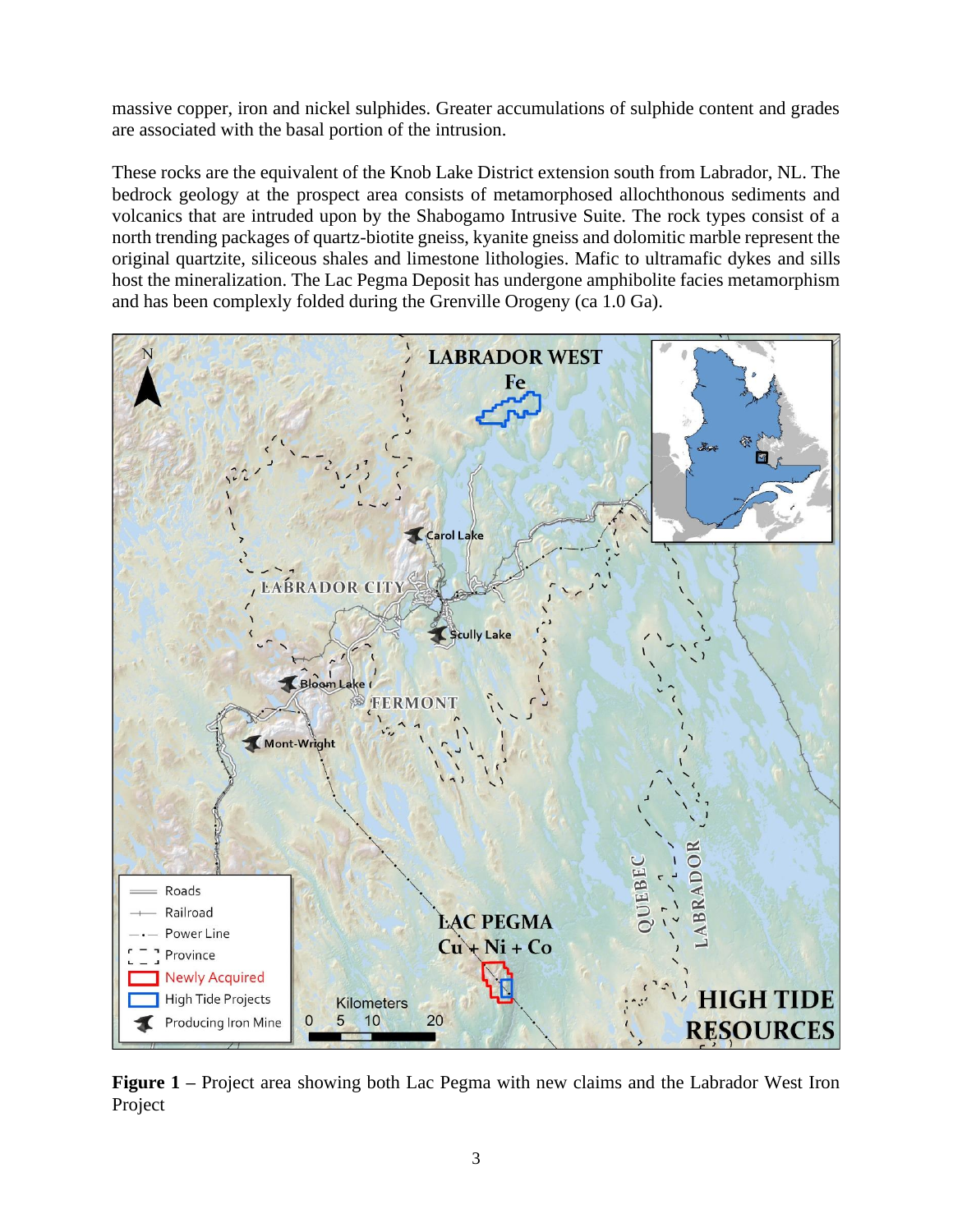### **Qualified Person Statement**

All scientific and technical information disclosed in this news release was prepared and approved by Steve Roebuck, P.Geo., President & VP Exploration of High Tide Resources Corp. who is a Qualified Person as defined by NI 43-101 and has reviewed and approved this news release.

## **About High Tide Resources Corp.**

High Tide is a private corporation that is advancing its Labrador West iron property located in Newfoundland & Labrador and its Lac Pegma copper nickel cobalt property located in Quebec. High Tide is majority owned by Avidian Gold Corp with plans to go public in mid 2021.

The last exploration program completed on Lac Pegma was by Diadem Resources in 1996 drilling 84 short BQ-diameter diamond drill holes totalling a reported 7678 metres. In a report filed on Quebec's MERN website (GM54771) in May 1997, Diadem Resources reported a non NI 43-101 compliant *"indicated reserve of 2 million tons of 0.62% Cu, 0.35% Ni and 0.03% Co." \** The Lac Pegma deposit was not assayed for platinum or palladium which are elements commonly found in this type of sulphide deposit.

# *DISCLAIMER: \*Please note a Qualified Person has not done sufficient work to classify the historical estimate as current mineral resources or mineral reserves.*

High Tide Resources has entered into a purchase agreement with Globex Mining Enterprises Inc. ("Globex" GMX-TSX, GLBXF-OTCQX International, G1MN-Frankfurt) to purchase 100% of the Lac Pegma Copper-Nickel-Cobalt sulphide deposit. Please see PR dated February 8, 2021 for more details.

### A**bout Avidian Gold Corp.**

Avidian brings a disciplined and veteran team of project managers together with a focus on advanced stage gold exploration projects in Alaska. Avidian's Golden Zone project hosts a NI 43- 101 Indicated gold resource of 267,400 ounces (4,187,000 tonnes at 1.99 g/t Au) plus an Inferred gold resource of 35,900 ounces (1,353,000 tonnes at 0.83 g/t Au)\*. Additional projects include the Amanita and the Amanita NE gold properties which are both adjacent to Kinross Gold's Fort Knox gold mine in Alaska, and the Jungo gold/copper property in Nevada. \*Technical Report on the Golden Zone Property, August 17, 2017, L. McGarry P.Geo & I. Trinder P.Geo, A.C.A Howe International Ltd.

### **For further information, please contact:**

Steve Roebuck High Tide President & VP Exploration Mobile: (905) 741-5458 Email: [sroebuck@avidiangold.com](mailto:sroebuck@avidiangold.com)

*Neither TSX Venture Exchange nor its Regulation Services Provider (as that term is defined in the policies of the TSX Venture Exchange) accepts responsibility for the adequacy or accuracy of this*